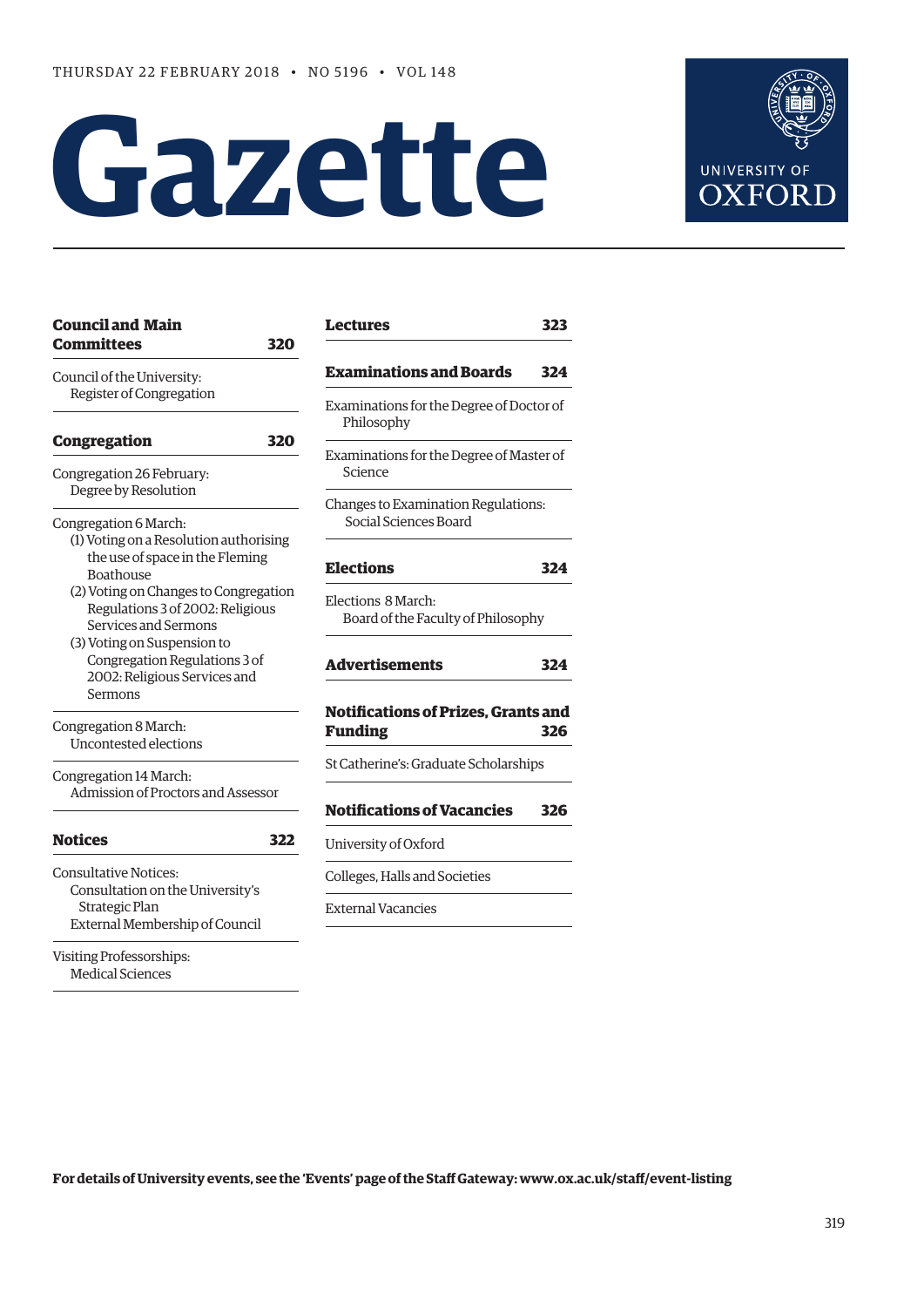## <span id="page-1-0"></span>Council and Main Committees

#### **Council of the University**

#### **Register of Congregation**

The Vice-Chancellor reports that the following names have been added to the Register of Congregation:

Bickersteth, J S, Christ Church Blackwell, L, Nuffield Department of Population Health Gilligan, J, Saïd Business School Hetherington, M, St John's Hill, P R, Christ Church Iball, J A, MPLS Divisional Office Koutroumpis, P, Oxford Martin School Morisi, E C, St Hugh's Tebbit, C M, MPLS Divisional Office

#### **Divisional and Faculty Boards**

For changes in regulations for examinations see 'Examinations and Boards' below.

# Congregation

| Congregation | 26 February |
|--------------|-------------|
|--------------|-------------|

#### **Degree by Resolution**

*This content has been removed as it contains personal information protected under the Data Protection Act.*

| Congregation | 6 March |
|--------------|---------|
|              |         |

Members of Congregation are reminded that any two members may, not later than **noon on 26 February**, give notice in writing to the Registrar that they wish to oppose or amend the resolution at (1), or the changes to Congregation regulations at (2) and (3) below (see the note on the conduct of business in Congregation below). If no such notice has been given, and unless Council has declared otherwise or the meeting has been adjourned, the resolution and changes to regulations shall be declared carried, and the meeting may be cancelled.

#### **(1) Voting on a Resolution authorising the use of space in the Fleming Boathouse**

*Explanatory Note*

The Fleming Boathouse located in Wallingford has historically been owned by Oxford University Boat Club Trust. In 2016 a benefactor made a proposal to the University to establish an endowment of £8m for the purposes of promotion and participation in rowing, and to create a structure bringing the four University rowing clubs together under an Oxford University Rowing Association (OURA). As part of the wider agreement to secure the endowment, it was agreed that the freehold for the Fleming Boathouse site would be transferred from the current owners, Oxford University Boat Club Trust, to the University, on the understanding that the OURA would have exclusive use of the premises under a long lease (50 years).

#### *Text of Resolution*

That approximately 1,765 sqm net usable area in the Fleming Boathouse (building 899) be allocated to the University Sports department, for an initial period of 50 years from completion of the lease.

#### **(2) Voting on Changes to Congregation Regulations 3 of 2002: Religious Services and Sermons**

#### *Explanatory Note*

The following changes to Part 6 of Congregation Regulations 3 of 2002, made on the recommendation of the Committee for the Nomination of Select Preachers, amend the regulations relating to Religious Services and Sermons: (i) to reschedule the Commemoration Day Sermon from Michaelmas to Trinity term; (ii) to extend the rota through which the University's benefactors are commemorated within the Commemoration Day Sermon; and (iii) to correct a cross-referencing error.

#### *Text of Regulations*

**1** In Congregation Regulations 3 of 2002, concerning the conduct of ceremonies in Congregation and certain other ceremonies, in Part 6 delete existing regulation 6.12 and substitute (new text underlined, deleted struck through):

#### '**Sermons to be preached in Full Term in St Mary's Church**

6.12 Sermons shall be preached before the University in St Mary's Church on certain days, namely:

(1) on two Sundays during Michaelmas Full Term:, to be determined by the Committee for the Nomination of Select Preachers;

(a) one to be on the second Sunday, the Commemoration Day sermon; and

(b) one to be determined by the Committee for the Nomination of Select Preachers;

(2) on two Sundays during Hilary Full Term, excepting the first day of Hilary Full Term, to be determined by the Committee for the Nomination of Select Preachers;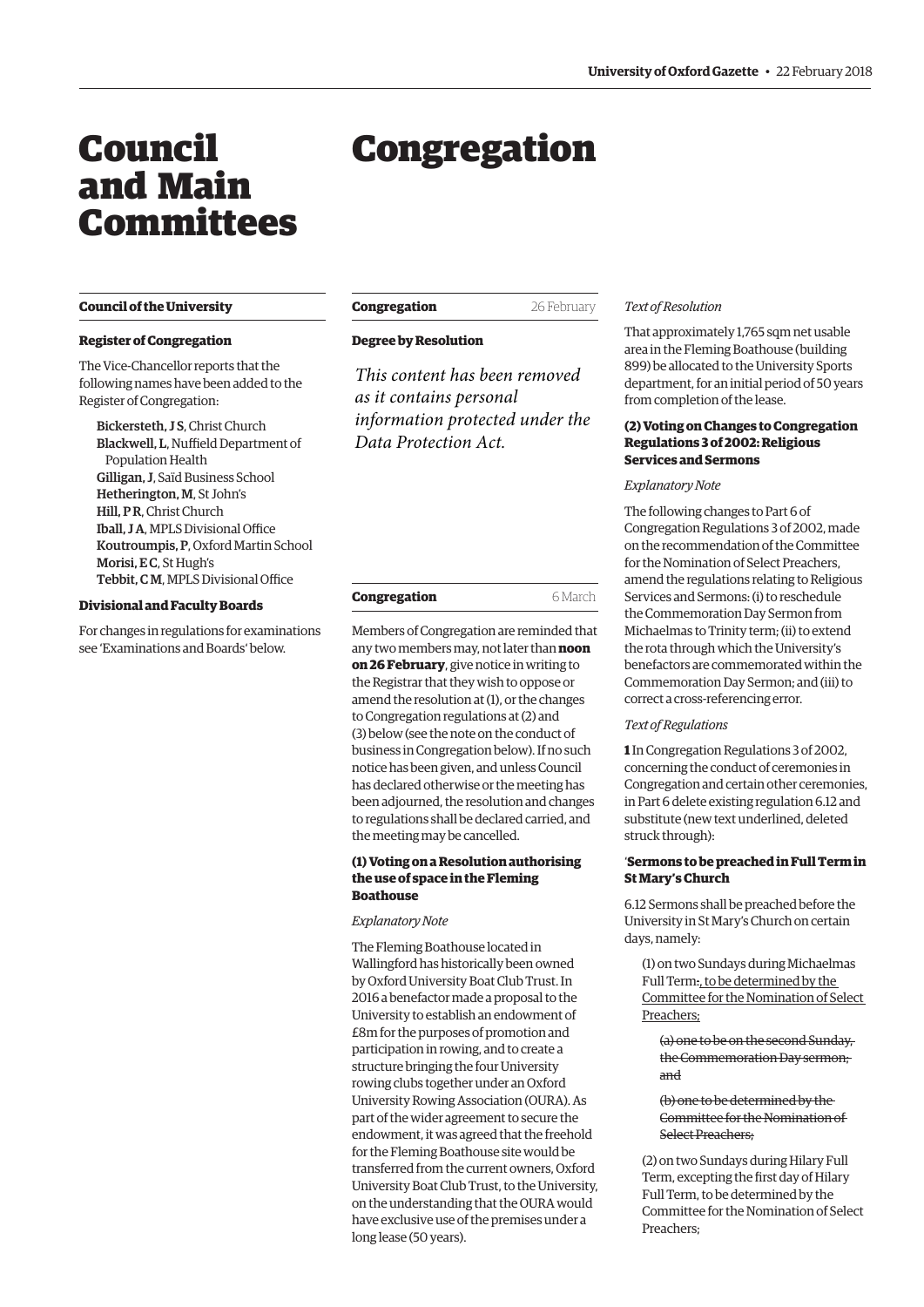(3) on the first day of Hilary Full Term, the Latin Sermon (to be preached in accordance with Regulations 6.13 and 6.14 below); and

(4) on no more than two Sundays during Trinity Full Term:, to be determined by the Committee for the Nomination of Select Preachers.

(a) one to be on the third Sunday of term, or such date as the Committee for the Nomination of Select Preachers shall determine, the Commemoration Day Sermon; and

(b) one, if any, to be determined by the Committee for the Nomination of Select Preachers.'

**2** Ibid, amend regulation 6.17 as follows (new text underlined, deleted struck through):

#### '**Sermons to be preached elsewhere than in St Mary's Church**

6.17 Sermons shall be preached before the University in certain colleges, on certain days, namely:

(1) in the Cathedral Church of Christ on the first Sunday in Advent and on Whitsunday;

(2) in Magdalen College, on the Sunday in Full Term nearest St Mark's Day, and on the ninth Sunday of Trinity Term;

(3) in Oriel College, on the eighth Sunday of Hilary Full Term;

(4) in Hertford College, the Macbride Sermon (preached in accordance with Part 34 40 of the Schedule to the Statutes) on the second Sunday in Hilary Term;

(5) in the Cathedral Church of Christ, when a Court Sermon is required;

(6) in Queen's College, on Trinity Sunday;

(7) in rotation, in one of those colleges and societies which have so agreed with the Committee for the Nomination of Select Preachers, the Ramsden Sermon (preached in accordance with Regulation 6.16 above), on the fourth Sunday of Michaelmas Full Term;

(8) in rotation, in one of those colleges and societies which have so agreed with the Committee for the Nomination of Select Preachers, the Sermon on the Sin of Pride (preached in accordance with Regulation 6.15 above), on the last Sunday before Advent;

(9) in rotation, in one of those colleges and societies which have so agreed with the Committee for the Nomination

of Select Preachers, the Sermon on the Grace of Humility (preached in accordance with Regulation 6.15 above), on Quinquagesima Sunday.'

**3** Ibid, amend regulation 6.19 as follows (new text underlined, deleted struck through):

#### '**Commemoration of Benefactors**

6.19 The preacher, in a prayer before the University sermon specified in Regulation  $6.12(\frac{1}{a}(\frac{4}{a})$  above, shall make a grateful commemoration of the benefactors of the University, recalling by name those whom Council has decreed shall be commemorated in this way. The list of names shall be divided into six three sections, one of which shall be read out in turn at each successive commemoration. The list shall be held by the Committee for the Nomination of Select Preachers and shall be presented to the committee at its meeting in each Michaelmas Term.'

#### **(3) Voting on Suspension to Congregation Regulations 3 of 2002: Religious Services and Sermons**

#### *Explanatory Note*

The following part suspensions of paragraphs within Part 6 of Congregation Regulations 3 of 2002, made on the recommendation of the Committee for the Nomination of Select Preachers, suspend the regulations to remove the requirement that the Sermon on the Grace of Humility be preached on Ouinquagesima Sunday.<sup>1</sup> The Sermon on the Grace of Humility will be preached on the previous Sunday within Hilary Term 2019 to avoid a clash with another University Sermon. Such suspensions are to be effective only in relation to Hilary term 2019. The changes proposed in resolution (3) above do not affect the regulations proposed to be suspended. For the avoidance of doubt, the text below shows the current form of the regulations and does not incorporate the changes proposed in resolution (3) above.

#### *Text of Regulations*

**1** In Congregation Regulations 3 of 2002, concerning the Conduct of Ceremonies in Congregation and certain other Ceremonies, suspend part of regulation 6.15 in respect of the Sermon of the Grace of Humility in relation to Hilary Term 2019 only, in the manner indicated below (suspended text struck through):

#### '**Sermons on the Grace of Humility and the Sin of Pride**

6.15 The Sermons on the Grace of Humility and on the Sin of Pride, for which a benefaction was given to the University in 1684 by the Revd William Master, Vicar of Preston, near Cirencester, shall be preached on Quinquagesima Sunday and the last Sunday before Advent respectively, on one of a selection of texts specified by the benefactor.'

**2** Ibid, suspend part of regulation 6.17 (9) (suspended text struck through):

#### '**Sermons to be preached elsewhere than in St Mary's Church**

6.17 (9) in rotation, in one of those colleges and societies which have so agreed with the Committee for the Nomination of Select Preachers, the Sermon on the Grace of Humility (preached in accordance with Regulation 6.15 above)<sub>7</sub> on Quinquagesima Sunday.'

#### **Congregation** 8 March

#### **Uncontested elections**

Board of the Faculty of Philosophy

Details are in 'Elections' section below.

#### **Congregation** 14 March

#### **Admission of Proctors and Assessor**

A Congregation will be held on 14 March in the Sheldonian Theatre for the purpose of admitting to office Mark Edwards, MA DPhil Oxf, Fellow of Christ Church, and Cécile Fabre, BA Paris IV, MA York, DPhil Oxf, Fellow of All Souls, as Proctors for the ensuing year, and William Allan, MA Edin, DPhil Oxf, Fellow of University College, as Assessor for the ensuing year.

#### **Note on procedures in Congregation**

¶ Business in Congregation is conducted in accordance with Congregation Regulations 2 of 2002 [\(www.admin.ox.ac.uk/statutes/](http://www.admin.ox.ac.uk/statutes/regulations/529-122.shtml) [regulations/529-122.shtml\). A p](http://www.admin.ox.ac.uk/statutes/regulations/529-122.shtml)rintout of these regulations, or of any statute or other regulations, is available from the Council Secretariat on request. A member of Congregation seeking advice on questions relating to its procedures, other than elections, should contact Mrs F Burchett at the University Offices, Wellington Square (telephone: (2)80199; email: felicity. [burchett@admin.ox.ac.uk\); questions](mailto:felicity.burchett@admin.ox.ac.uk)  relating to elections should be directed to the Elections Officer, Ms S L S Mulvihill [\(telephone: \(2\)80463; email: elections.](mailto:elections.office@admin.ox.ac.uk) office@admin.ox.ac.uk).

<sup>1</sup> The reference to the timing of the Sermon on the Sin of Pride in Regulation 6.15 is also being suspended for clarity, but given the period of the suspension the timing for the Sermon on the Sin of Pride will not be affected.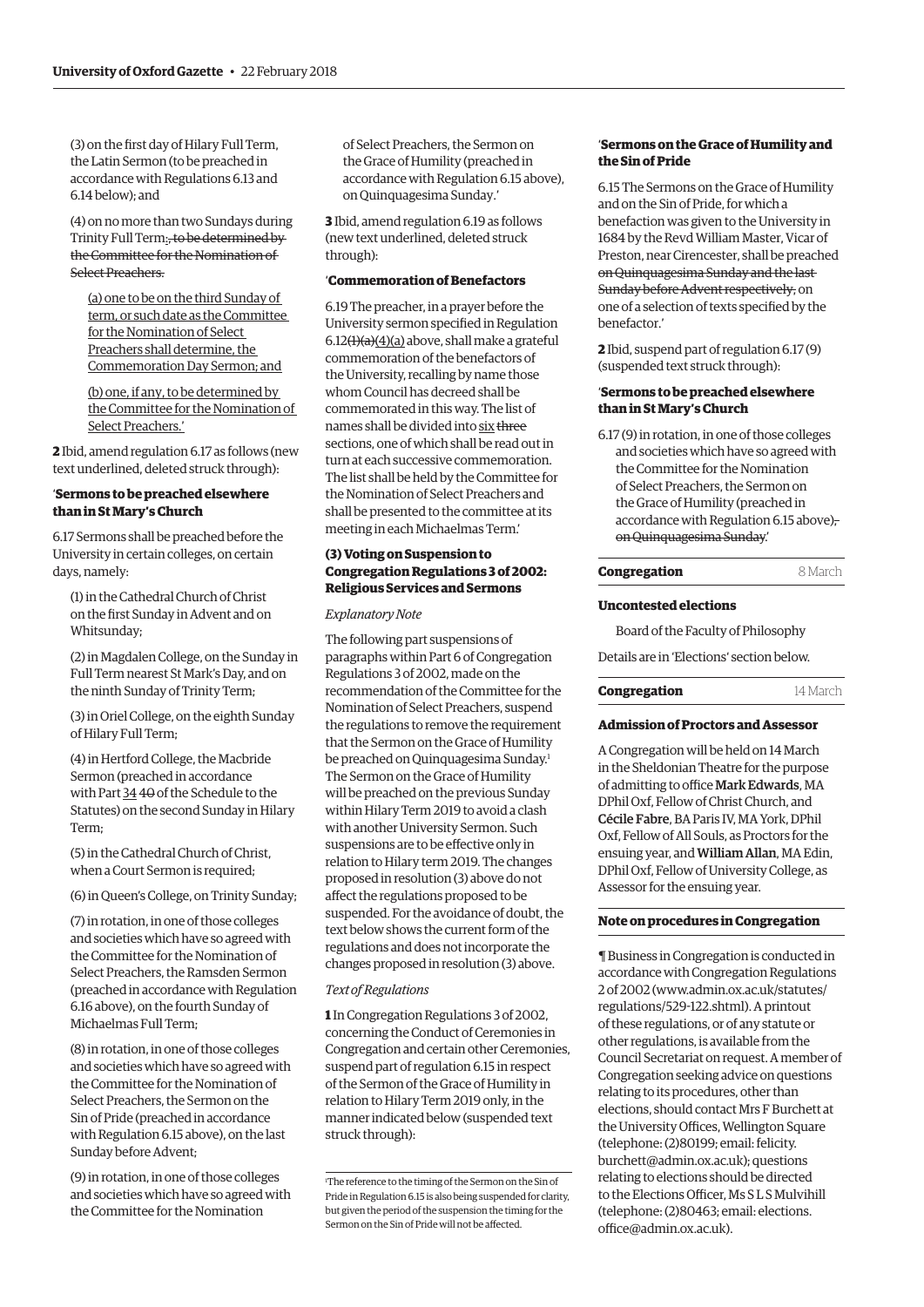## <span id="page-3-0"></span>Notices

#### **Consultative Notices**

#### **Consultation on the University's Strategic Plan**

On 5 February 2018, Council approved the approach to refresh the University's Strategic Plan, which will take place in two phases. An initial consultation during Hilary term 2018 provides members of the University with an opportunity to comment on the current Strategic Plan, including its structure and on the issues that might be identified as priorities for the next plan period (2018–23). A second consultation will take place during Trinity term, which will seek views on the initial draft of the new Strategic Plan. A final draft will be provided for Council's approval at its concluding meeting of Trinity term, and Congregation will consider the plan during Michaelmas term 2018.

Submissions at both stages of the consultation are invited from all bodies within the collegiate University as well as from individuals. Individual responses to the initial consultation should be made at [www.ox.ac.uk/staff/consultations/strategic](www.ox.ac.uk/staff/consultations/strategic-plan-consultation)plan-consultation by **Friday 23 March**. An electronic version of the Draft Strategic Plan will subsequently be posted on this site when the consultation reopens at the start of Trinity term.

An open meeting on the University's Draft Strategic Plan (2017/18 to 2022/23) will take place early in Trinity term; further details about the arrangements and the second phase of the consultation will be published in a future issue of the *Gazette*.

#### **External Membership of Council**

#### INVITATION TO CONGREGATION TO SUBMIT NOMINATIONS FOR **CONSIDERATION**

#### *Procedure for election of external members of Council*

There is currently a vacant place on Council for an external member, and there will be a second vacancy from Michaelmas term 2018. An external member is defined in Statute I as 'a person who is not the resident holder of a teaching, research or administrative post in the University or in

any college, society or Permanent Private Hall'.

Members of Congregation are invited to submit nominations for consideration by the Nominations Committee for each place on Council, taking account of the criteria set out below, on a form available at www. council.ox.ac.uk/nominate-external[member or from Council Secretariat \(01865](www.council.ox.ac.uk/nominate-external-member)  270012). The Nominations Committee understands that nominations may be made without any communication between the nominator and the nominee. Nominators should indicate on the nominations form if any informal communication has taken place.

#### The closing date for nominations is **Thursday 26 April**.

The Nominations Committee will act in accordance with Council Regulation 15 [of 2002 – available at www.admin.ox.ac.](www.admin.ox.ac.uk/statutes/regulations/520-122q.shtml) uk/statutes/regulations/520-122q.shtml. Current Council members are listed at [www.](http://www.council.ox.ac.uk/people) [council.ox.ac.uk/people.](http://www.council.ox.ac.uk/people)

The Committee will consider all nominations and applications received by the closing date, as well as any candidates proposed by its own members; it will select from them having due regard to the principles of equality and diversity and the published selection criteria, and it will then make recommendations to Council. Council will consider all recommendations received from the Nominations Committee and will either propose a candidate for approval by Congregation or will ask the Committee to submit further names for its consideration. If a candidate is rejected by Congregation, the Committee will propose a further candidate or candidates to be put to Council in accordance with the above procedures until the vacancy is filled.

The appointments will be for four years, extendable for a further four years.

#### *Responsibilities of members of Council*

Council is responsible for the advancement of the University's objects, for its administration, and for the management of its finances and property. Council is therefore responsible for the academic policy and strategic direction of the University. Legally, the members of Council are charity trustees and are bound by fiduciary duties. Each must comply with the duties of a charity trustee, and when doing so must exercise the proper standard of care.

#### *Criteria for external members of Council*

All members of Council will have a strong personal commitment to higher education and to the values, aims and objectives of Oxford as a collegiate University (ie the University and its colleges).

In considering nominations for external membership of Council, personal qualities will be the primary consideration, but successful candidates will need to be able to demonstrate significant levels of relevant experience. The Nominations Committee will consider demonstrable evidence of the following:

- significant experience in a position or positions requiring the exercise of high levels of responsibility;
- substantial experience in the governance of large, complex organisations in the public, private or not-for-profit sectors;
- the ability to engage with issues such as educational policy, strategic planning, risk management, IT and information systems, property, investment, financial management and legal issues, in order to ensure a balance of skills and experience on Council;
- a willingness to represent the values, aims and objectives of the University to those who are not part of the institution and to bring a better understanding of issues outside the institution to the members of the collegiate University;
- the capacity to act fairly and impartially in the interests of the University as a whole, using independent judgement and maintaining confidentiality as appropriate, and avoiding conflicts of interest;
- the willingness to listen, engage, understand and interact with members of the collegiate University at all levels; and
- the willingness to play a role in fundraising and in liaising between key stakeholders and the University.

There are eight main meetings of the Council each year, which in most cases take place in the afternoon, following a lunch meeting between the Vice-Chancellor and the external members of Council. It is expected that external members of Council will become involved in the life of the University and may, for example, be asked to join other committees or to help with ad hoc projects and challenges as they arise. The time commitment is around one day a month in Oxford, along with some availability at other times by phone or email.

All members have a responsibility for ensuring that Council conducts itself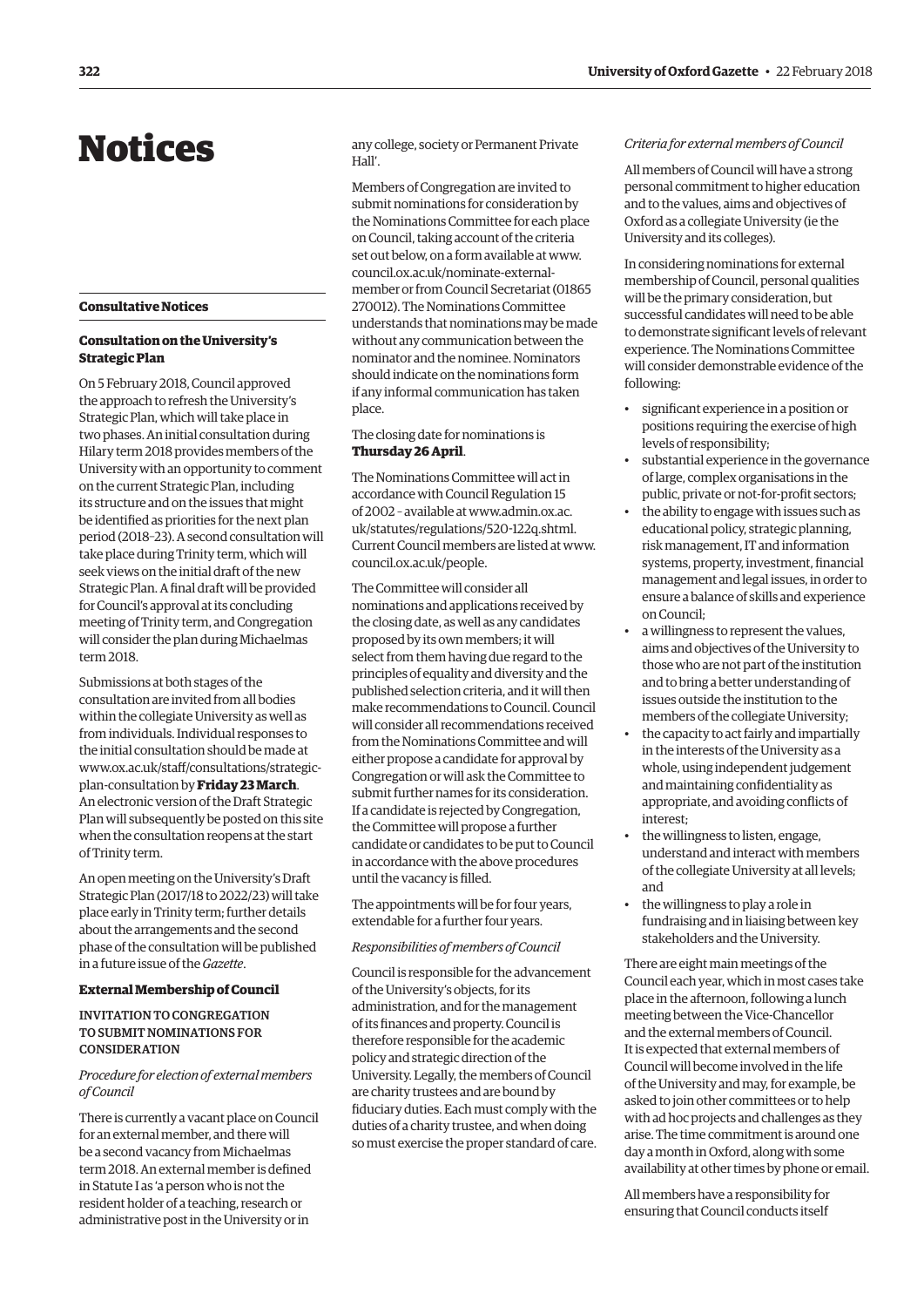## Lectures

<span id="page-4-0"></span>in accordance with accepted standards of behaviour in public life, embracing selflessness, integrity, objectivity, accountability, openness, honesty and leadership. They must also play an appropriate part in ensuring that the business of Council is carried out effectively, efficiently and in a manner appropriate for the proper conduct of public business.

#### *Biographical information about the current external members of Council*

Dame Kate Barker is a business economist, and now has a plural career, including as Non-executive Director of Taylor Wimpey plc and Man Group plc. She was appointed as Chairman of Trustees for the British Coal Staff Superannuation Fund in 2014, and is Chairman of the Jersey Fiscal Policy Panel and a member of the National Infrastructure Commission. Kate was Chief Economic Adviser at the CBI in the 1990s, and then became a member of the Bank of England's Monetary Policy Committee from 2001 until May 2010. During this period, she led two major policy reviews for the UK government on housing supply and land use planning. She holds a BA in Philosophy, Politics and Economics from St Hilda's.

Mr Charles Harman has over 30 years' experience in a variety of commercial and banking roles. He is currently Vice-Chairman of JP Morgan. His previous positions include Chief Executive Officer of BXR Partners, an emerging markets investment group. Charles is also Chair of Peters Fraser & Dunlop, a UK-based literary agency and publisher, and Business Ambassador of United Purpose, an international development charity. He graduated in Philosophy, Politics and Economics from Magdalen in 1984.

Sir David Norgrove is Chair of the Low Pay Commission and of the Family Justice Board, which is charged with the implementation of the Family Justice Review. He read Modern History at Exeter College, Oxford, and went on to gain a diploma in Economics from Cambridge and an MSc in Economics from the London School of Economics. He joined the Treasury as an economist in 1972 and subsequently worked on relations with

the IMF in the Central Policy Unit and on a review of public expenditure accounting. He took leave from the Treasury to spend two years working for the First National Bank of Chicago. Between 1985 and 1988 he served as Private Secretary to Prime Minister Margaret Thatcher, and then joined Marks & Spencer in 1988, where he held a number of Director and Executive Director roles until 2004. In 2005 he became the first Chair of the Pensions Regulator, where he served for five years, and from 2010 to 2011 chaired the government review of the Family Justice System. Between 2011 and 2014 he was Chairman of PensionsFirst, a company offering risk management solutions and analytics to pension schemes, banks and insurance companies in the UK and US. He was knighted in 2016 for services to the Low Paid and the Family Justice System.

#### **Visiting Professorships**

#### **Medical Sciences**

Professor Rachel Huxley, BA MA DPhil Oxf, Visiting Professor of Epidemiology for a period of 3 years from 13 February 2018

Professor Alan Lopez, BSc, MS, PhD, FAHMS, Visiting Professor of Epidemiology for a period of 5 years from 18 January 2018

Professor Abdisalan Noor, BSc Nairobi, PhD Open, Visiting Professor of Malaria Epidemiology for a further period of 5 years from 23 September 2017

Professor Faith Osier, MB ChB Nairobi, MSc Liv, PhD Open, MRCPCH (UK), Visiting Professor of Malaria Immunology for a further period of 5 years from 23 September 2017

#### **Mathematical, Physical and Life Sciences**

#### **Mathematical Institute**

The following Oxford Mathematics Public Lectures will take place at the Mathematical Institute. To register: external-relations@ maths.ox.ac.uk.

#### Robin Wilson

*5pm, 28 Feb*: 'Euler's pioneering equation: the most beautiful theorem in mathematics'

#### Alain Goriely

*5.15pm, 8 Mar*: 'Can mathematics understand the brain?'

#### **Institutes, Centres and Museums**

#### **Oxford Martin School**

Professor Seth Lloyd, MIT, will deliver the Oxford Martin School Public Lecture at 5pm on 27 February at the Oxford Martin School. All welcome. More information and [to register: www.oxfordmartin.ox.ac.uk/](www.oxfordmartin.ox.ac.uk/event/2528) event/2528.

*Subject*: 'The black hole of finance: creation and destruction in life, the economy and the universe'

#### **Colleges, Halls and Societies**

#### **Balliol**

LADY DERVORGUILLA SEMINAR

Dr Annette Idler will lecture at 8pm on 23 February in the Common Room.

*Subject*: 'The convergence of conflict and organised crime'

#### **Christ Church**

A workshop will take place on 15 and 16 March. Speakers: Colin Clarke, Toronto; Philip Forness, Frankfurt; Erica Hunter, SOAS/Cambridge; Ephrem Ishac, Salzburg; John-Paul Ghobrial; George Kiraz, IAS Princeton; András Mércz, Avicenna Institute of Middle Eastern Studies; Sergey Minov; Heleen Murre-van den Berg, Nijmegen; Radu Mustaţă, CEU; Lucy Parker; István Perczel, CEU; Anton Pritula, St Petersburg; Hidemi Takahashi, Tokyo; and David Taylor. To register: lucy.parker@ history.ox.ac.uk by February 26.

*Subject*: 'Syriac and its users in the early modern world, *c*1500–*c*1750'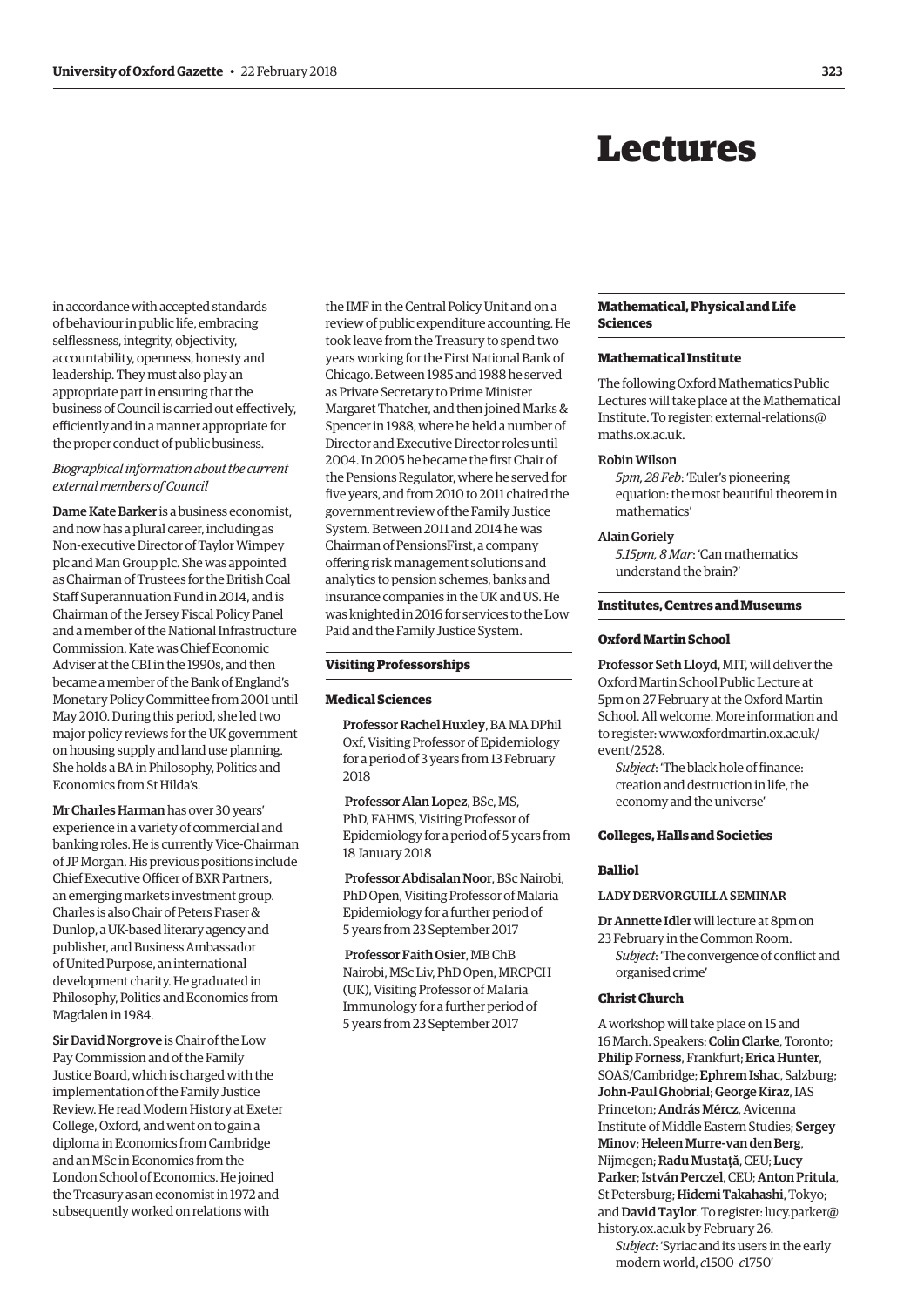## <span id="page-5-0"></span>Examinations Elections and Boards

## Advertisements

#### **Examinations for the Degree of Doctor of Philosophy**

*This content has been removed as it contains personal information protected under the Data Protection Act.*

#### **Examinations for the Degree of Master of Science**

*This content has been removed as it contains personal information protected under the Data Protection Act.*

### **Uncontested elections** 8 March

The nomination period for these elections closed at 4pm on 8 February.

As the number of nominations received was no more than sufficient to fill the following vacancy, the candidate nominated below was deemed to be duly elected as of Thursday 8 February (as per regulation 39 of Council Regulations 19 of 2002).

#### **Faculty Boards**

#### BOARD OF THE FACULTY OF PHILOSOPHY

• One person elected by and from the members of the Faculty of Philosophy

Following the close of the nomination period on Thursday 1 February 2018, the following was deemed to have been elected unopposed to hold office from TT 2018 until MT 2019:

Professor W J Mander, BA Lond, BPhil MA DPhil Oxf, Fellow of Harris Manchester

#### **Changes to Examination Regulations**

For the complete text of each regulation listed below and a listing of all changes to regulations for this year to date, [please see www.ox.ac.uk/gazette/](www.ox.ac.uk/gazette/examinationregulations) examinationregulations.

#### **Social Sciences Board**

MSC IN AFRICAN STUDIES MSC IN CRIMINOLOGY AND CRIMINAL **HISTICE** MSC IN LATIN AMERICAN STUDIES MSC IN MIGRATION STUDIES MSC IN RUSSIAN AND EAST EUROPEAN **STUDIES** MSC IN SOCIAL SCIENCE OF THE INTERNET change to 1+1 MBA bridging programme

FHS OF ARCHAEOLOGY AND ANTHROPOLOGY removal of option papers

## **Shezan Restaurant**

**Miscellaneous** 

**Mughal Indian cuisine** at Shezan: 1st floor, 135 High St, Oxford. From our kitchen to your table, we bring you fresh herbs, spices, roots, fragrances and the Mughal tradition

### **Advertising enquiries**

*Email*: [gazette.ads@admin.ox.ac.uk](mailto:gazette.ads@admin.ox.ac.uk)  *Telephone*: 01865 (2)80548 *Web*[: www.ox.ac.uk/gazette/](www.ox.ac.uk/gazette/classifiedadvertising) classifiedadvertising

#### **Deadline**

Advertisements are to be received by **noon on Wednesday** of the week before publication (ie eight days before publication). Advertisements must be submitted online.

#### **Charges**

Commercial advertisers: £30 per insertion of up to 70 words, or £60 per insertion of 71–150 words.

Private advertisers: £20 per insertion of up to 70 words, or £40 per insertion of 71–150 words.

Advertisements that are placed only in the online edition of the *Gazette* are reduced to £20 per insertion for commercial advertisers and £10 per insertion for private advertisers for 70-word advertisements (or £40 and £20 respectively for 150-word advertisements).

See our website for examples of whether an advertisement is considered commercial [or private: www.ox.ac.uk/gazette/](www.ox.ac.uk/gazette/classifiedadvertising) classifiedadvertising.

#### **Online submission and payment**

Advertisements must be submitted and paid for online, using a credit card or debit card, through a secure website. For details, see [www.ox.ac.uk/gazette/classifiedadvertising.](http://www.ox.ac.uk/gazette/classifiedadvertising)

#### **Terms and conditions of acceptance of advertisements**

You are advised to view our full Terms and Conditions of acceptance of advertisements. Submission of an advertisement implies acceptance of our terms and conditions, which may be found at www.ox.ac.uk/gazette/ [classified advertising, and may also be obtained](www.ox.ac.uk/gazette/classifiedadvertising)  on application to *Gazette* Advertisements, Public Affairs Directorate, University Offices, Wellington Square, Oxford OX1 2JD.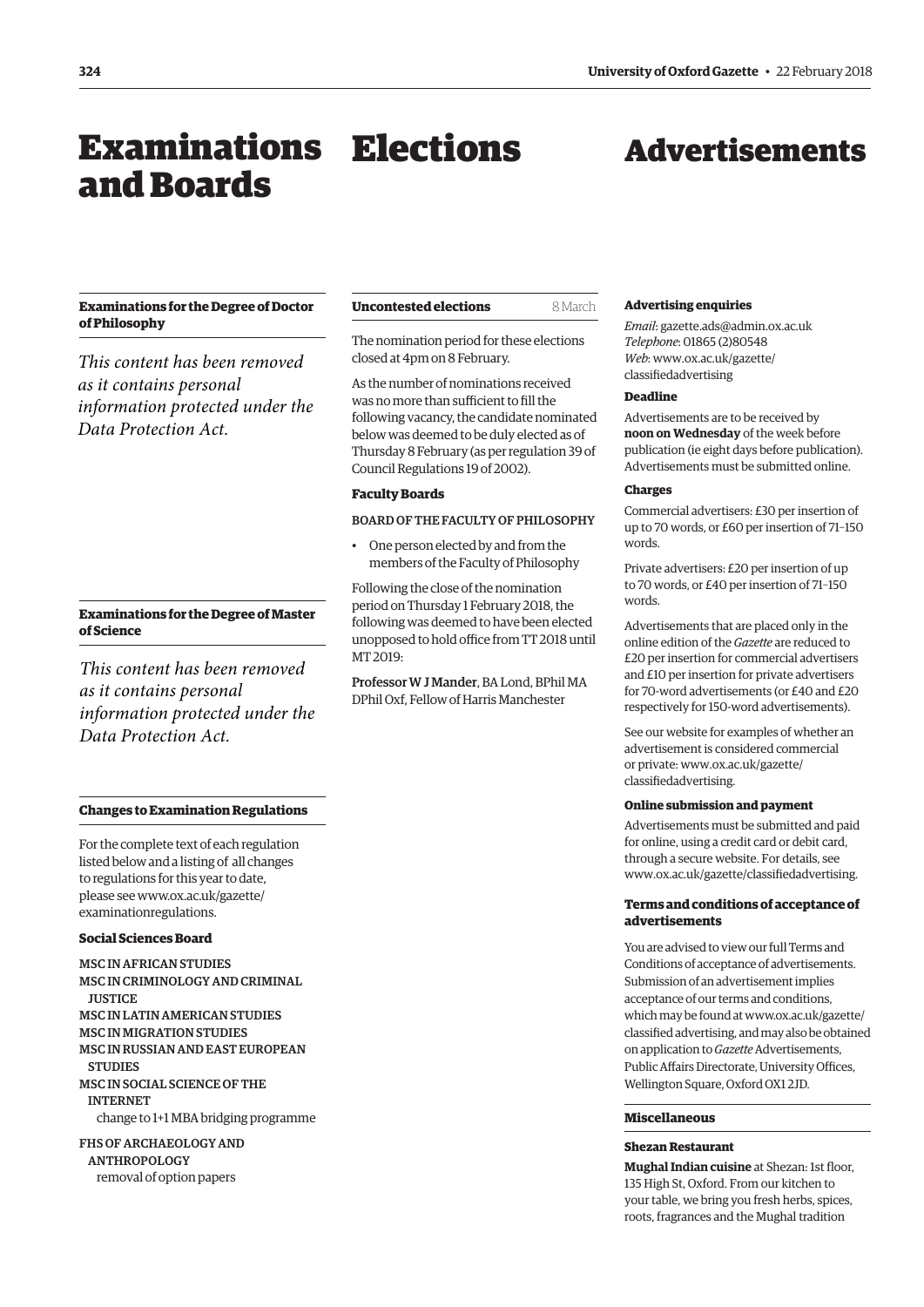of passion for good food. Serving as dining rooms since 1915. Open daily noon–3pm and 5.30pm–11pm. Tel: 01865 251600. Website: [www.shezanoxford.co.uk.](http://www.shezanoxford.co.uk)

#### **Groups and societies**

**The Oxford University Newcomers' Club** at the University Club, 11 Mansfield Rd, OX1 3SZ, welcomes the wives, husbands or partners of visiting scholars, of graduate students and of newly appointed academic and administrative members of the University. We offer help, advice, information and the opportunity to meet others socially. Informal coffee mornings are held in the club every Wednesday 10.30am–noon (excluding the Christmas vacation). Newcomers with children (0–4) meet every Fri in term 10.15am–11.45am. We have a large programme of events including tours of colleges, museums and other places of interest. Other term-time activities include a book group, informal conversation group, garden group, antiques group, opportunity to explore Oxfordshire and an opportunities in Oxford group. Visit our website: [www.](http://www.newcomers.ox.ac.uk) [newcomers.ox.ac.uk.](http://www.newcomers.ox.ac.uk)

#### **Oxford Research Staff Society (OxRSS)**

is run by and for Oxford research staff. It provides researchers with social and professional networking opportunities, and a voice in University decisions that affect them. Membership is free and automatic for all research staff employed by the University of Oxford. For more information and to keep up to date, see: web: [www.oxrss.ox.ac.uk;](http://www.oxrss.ox.ac.uk)  Facebook: [http://fb.me/oxrss; Tw](http://fb.me/oxrss)itter: @ ResStaffOxford; mailing list: researchstaff[subscribe@maillist.ox.ac.uk.](mailto:researchstaff-subscribe@maillist.ox.ac.uk)

#### **Restoration and conservation of antique furniture**

**John Hulme** undertakes all aspects of restoration. 30 years' experience. Collection and delivery. For free advice, telephone or write to the Workshop, 11A High St, Chipping Norton, Oxon, OX7 5AD. Tel: 01608 641692.

#### **Services offered**

**Big or small, we ship it all**. Plus free pick up anywhere in Oxford. Also full printing services available (both online and serviced), 24-hour photocopying, private mailing addresses, fax bureau, mailing services and much more. Contact or visit Mail Boxes Etc, 266 Banbury Rd, Oxford. Tel: 01865 514655. Fax: 01865 514656. Email: [staff@mbesummertown.co.uk.](mailto:staff@mbesummertown.co.uk)  Also at 94 London Rd, Oxford. Tel: 01865 [741729. Fax: 01865 742431. Email: staff@](mailto:staff@mbeheadington.co.uk) mbeheadington.co.uk.

**Carpenter/joiner**. For bookcases, wardrobes, etc, made on site to your specifications. Portfolio available. Call Rob Guthrie on 01608 677423 (evening) or 07961 444957 (daytime).

Email: [rob.s.guthrie@gmail.com. We](mailto:rob.s.guthrie@gmail.com)b: [www.](http://www.robguthrie.co.uk) [robguthrie.co.uk.](http://www.robguthrie.co.uk)

**Hope Services** is a family-run typesetting company established more than 35 years ago. Based in the heart of Oxfordshire, we specialise in the styling and production of published material. We regularly work on all types of publications including early learning teaching titles; single-author, first-time novels and novellas; academic law books and journals; and social, financial and technical reports. We would be happy to discuss and develop your ideas, and provide you with an individual quote. Please feel free to contact us at Hope Services (Abingdon) Ltd. Tel: 01235 530439. Web: [www.hopeservices.co.uk. Em](http://www.hopeservices.co.uk)ail: [mark.harvey@hopeservices.co.uk.](mailto:mark.harvey@hopeservices.co.uk)

**Belle Casa Domestic Cleaning**. We know how hard it can be to find a dependable and honest cleaner, which is where we can help. We offer professional cleaning and ironing for a fully inclusive rate of only £11.75 ph. All our cleaners are specially selected, fully insured and you will receive the same cleaner each week. Please call us now on 01865 930384 or visit our website at [www.bellecasaoxford.co.uk.](http://www.bellecasaoxford.co.uk)

#### **Flats to let**

**1-bedroom flat,** central north Oxford, OX2 6JH. Light and airy. First floor overlooking communal gardens. Entryphone. 5 mins' walk to St Antony's and 10 mins to ROQ and St Giles'. Good decorative order; carpeted throughout; walk-in shower; underfloor heating in shower room; new double glazing throughout. No smoking/pets. Occupation mid-Mar. Prefer long let but consider 6 months. More information including floor plan, EPC and pictures, contact the owners: [kitandliz@gmail.com. £1](mailto:kitandliz@gmail.com),100 pcm.

#### **Accommodation offered**

**scottfraser** – market leaders for quality Oxfordshire property. Selling, letting, buying, renting, investing – we are here to help. Visit [www.scottfraser.co.uk fo](http://www.scottfraser.co.uk)r more information or call: Headington sales: 01865 759500; Summertown sales: 01865 553900; East Oxford sales: 01865 244666; Witney sales: 01993 705507; Headington lettings: 01865 761111; Summertown lettings: 01865 554577; East Oxford and student lettings: 01865 244666; Witney lettings: 01993 777909.

#### **Self-catering apartments**

**Visiting Oxford?** Studio, 1-, 2- and 3-bed properties conveniently located for various colleges and University departments. Available from 1 week to several months. Apartments are serviced, with linen provided and all bills included. Details, location maps and photos can be found on our website at [www.](http://www.shortletspace.co.uk) [shortletspace.co.uk. Co](http://www.shortletspace.co.uk)ntact us by email on

[stay@shortletspace.co.uk or](mailto:stay@shortletspace.co.uk) call us on 01993 811711.

**Looking for 5-star serviced accommodation**  right in the heart of the city? Swailes Suites offer city-centre, award-winning maisonettes and apartments providing that 'home from home' feel that will help you get the most out of your stay. The Swailes Suites 'easy in, easy out' flexible booking arrangements, from 3 days to 6 months, together with good transport links makes arrival and departure hassle-free. Check out our website at [www.](http://www.swailessuites.co.uk) [swailessuites.co.uk, co](http://www.swailessuites.co.uk)ntact Debbie on 01865 318547 or email [debbie@nops.co.uk. Of](mailto:debbie@nops.co.uk)fice established more than 25 years in 47 Walton Street, Jericho, OX2 6AD.

#### **The only Visit England 5-star rated** self-

catering accommodation in Oxford city centre. In the heart of the city, a quiet location overlooking the Castle mound. 1-bedroom semi-serviced apartment with highest-quality facilities: a location and set-up that cannot be bettered for an academic, professional let. Modern luxury at its comfortable best. Web: [www.pmcdomus.co.uk. Em](http://www.pmcdomus.co.uk)ail: pat@ [pmcdomus.co.uk. Tel: 0](mailto:pat@pmcdomus.co.uk)1869 277557.

#### **Holiday lets**

**Cornwall cottage** and restored chapel in quiet hamlet on South West Coast Path within 100m of the sea and minutes from Caerhays and Heligan. Each property sleeps 6. Comfortably furnished, c/h, wood burner and broadband. Ideal for reading, writing, painting, walking, bathing, bird watching. Beautiful beach perfect for bucket and spade family holidays. Short winter breaks available from £250. Tel: 01865 558503 or 07917 864113. Email: [gabriel.amherst@btconnect.com. Se](mailto:gabriel.amherst@btconnect.com)e: [www.](http://www.cornwallcornwall.com) [cornwallcornwall.com.](http://www.cornwallcornwall.com)

**Choose from over 11,000 holiday villas** and apartments in Spain with Clickstay. We make it easy for you to make the perfect choice with our verified renter reviews and a dedicated customer services team. You can choose from modern apartments in Mallorca to whitewashed traditional fincas in Tenerife from just £73 pw! Many of our rental properties have private pools, sea views and large gardens with BBQ facilities. See: [www.](http://www.clickstay.com/spain) [clickstay.com/spain.](http://www.clickstay.com/spain)

#### **Property for sale**

**Mosaics, Oxford** – an exciting new development and demonstrator NHS Healthy New Town – within easy reach of the city and Headington via networks of cycle routes and public transport. Stylish and architecturally elegant properties: prices from £360,000 for a 2-bedroom apartment and from £595,000 for a 3-bedroom house. Show apartment open daily 10am–5.30pm. Help to Buy available. Contact Savills: 01865 269010. For more information see: [http://mosaicsoxford.co.uk.](http://mosaicsoxford.co.uk)